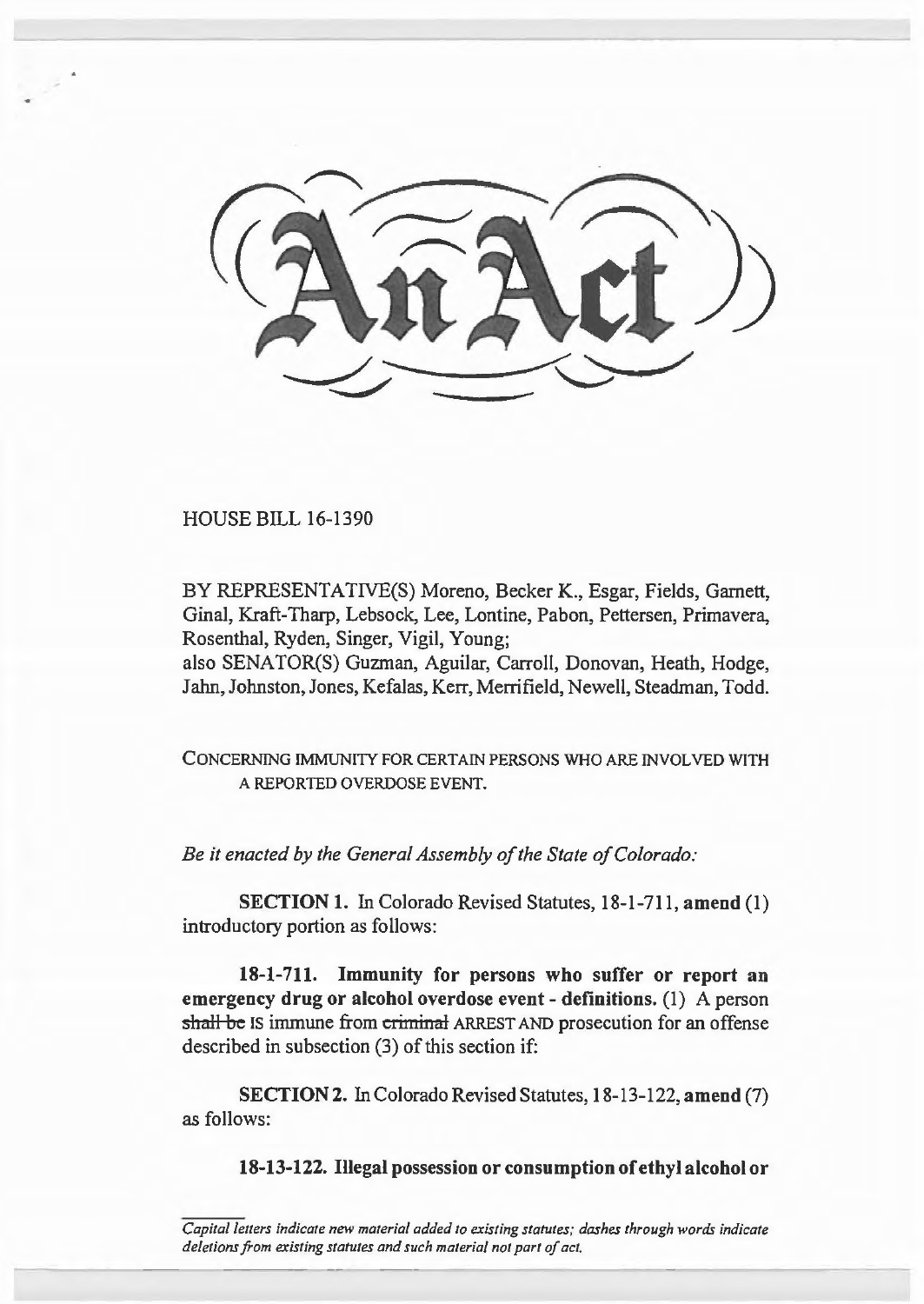marijuana by an underage person - iJlegal possession of marijuana paraphernalia by an underage person - definitions - adolescent substance abuse prevention and treatment fund - legislative declaration.  $(7)$  (a) An underage person shall be IS immune from criminal ARREST AND prosecution under this section if he or she establishes the following:

 $(a)$  (I) The underage person called 911 and reported in good faith that another underage person was in need of medical assistance due to alcohol or marijuana consumption;

 $(b)$  (II) The underage person who called 911 provided his or her name to the 911 operator;

 $\left(\frac{t}{t}\right)$  (III) The underage person was the first person to make the 911 report; and

 $(d)$  (IV) The underage person who made the 911 call remained on the scene with the underage person in need of medical assistance until assistance arrived and cooperated with medical assistance or law enforcement personnel on the scene.

(b) THE IMMUNITY DESCRIBED IN PARAGRAPH {a) OF THIS SUBSECTION (7) ALSO EXTENDS TO THE UNDERAGE PERSON WHO WAS IN NEED OF MEDICAL ASSISTANCE DUE TO ALCOHOL OR MARIJUANA CONSUMPTION IF THE CONDITIONS OF SAID PARAGRAPH (a) ARE SATISFIED.

SECTION 3. In Colorado Revised Statutes, 12-47-901, amend (1.5) as follows:

12-47-901. Unlawful acts - exceptions.  $(1.5)$  (a) An underage person shall be IS immune from criminal ARREST AND prosecution under paragraph (b) or (c) of subsection (1) of this section if he or she establishes the following:

 $(a)$  (I) The underage person called 911 and reported that another underage person was in need of medical assistance due to alcohol consumption;

*tb]* (II) The underage person who called 911 provided his or her

PAGE 2-HOUSE BILL 16-1390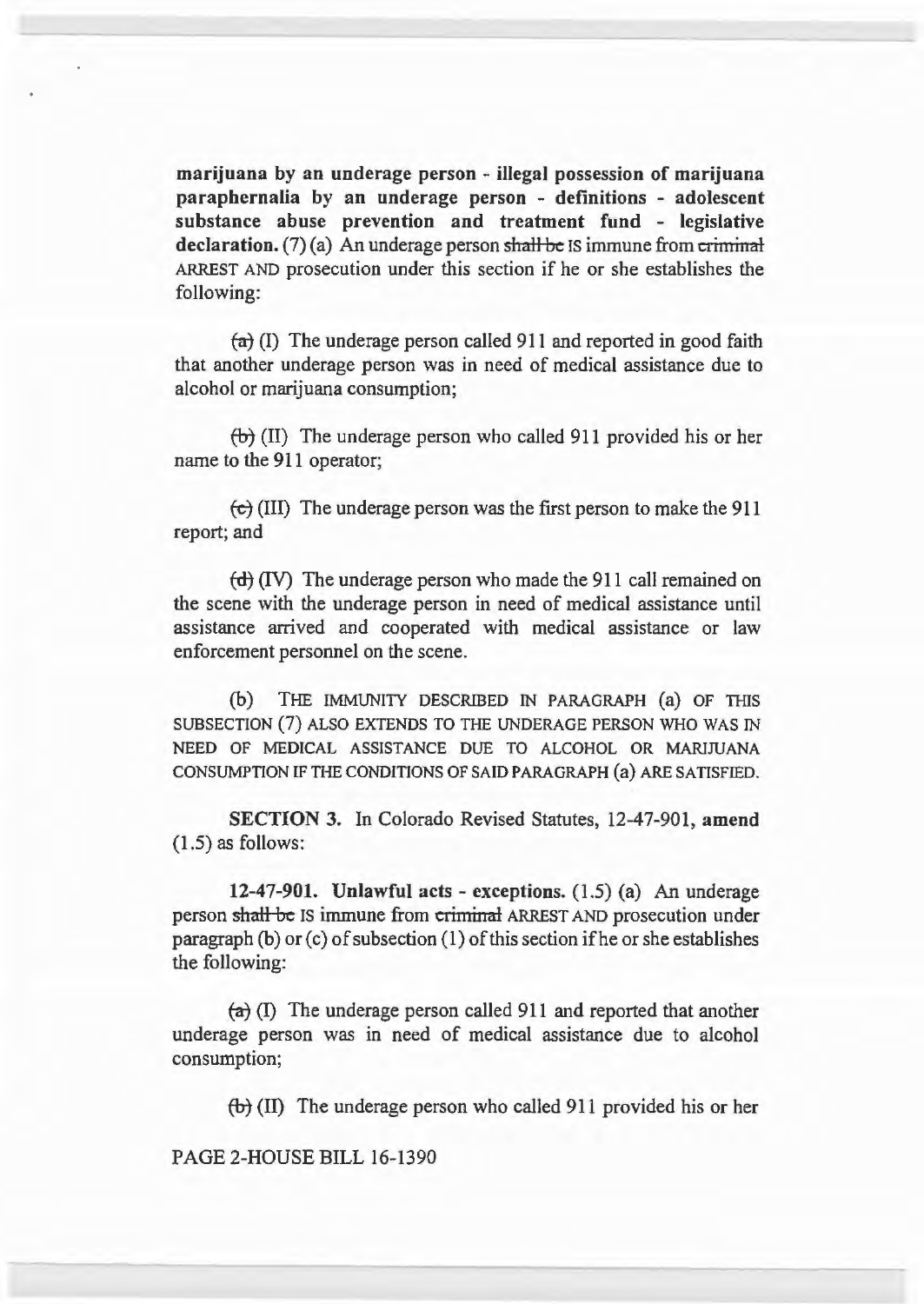name to the 911 operator;

*te]* (III) The underage person was the first person to make the 911 report; and

 $(d)$  (IV) The underage person who made the 911 call remained on the scene with the underage person in need of medical assistance until assistance arrived and cooperated with medical assistance or law enforcement personnel on the scene.

(b) THE IMMUNITY DESCRIBED IN PARAGRAPH (a) OF THIS SUBSECTION (1.5) ALSO EXTENDS TO THE UNDERAGE PERSON WHO WAS IN NEED OF MEDICAL ASSISTANCE DUE TO ALCOHOL CONSUMPTION IF THE CONDITIONS OF SAID PARAGRAPH (a) ARE SATISFIED.

SECTION 4. Act subject to petition - effective date. This act takes effect at 12:01 a.m. on the day following the expiration of the ninety-day period after final adjournment of the general assembly (August 10, 2016, if adjournment sine die is on May 11, 2016); except that, if a referendum petition is filed pursuant to section I (3) of article V of the state constitution against this act or an item, section, or part of this act within such period, then the act, item, section, or part will not take effect unless